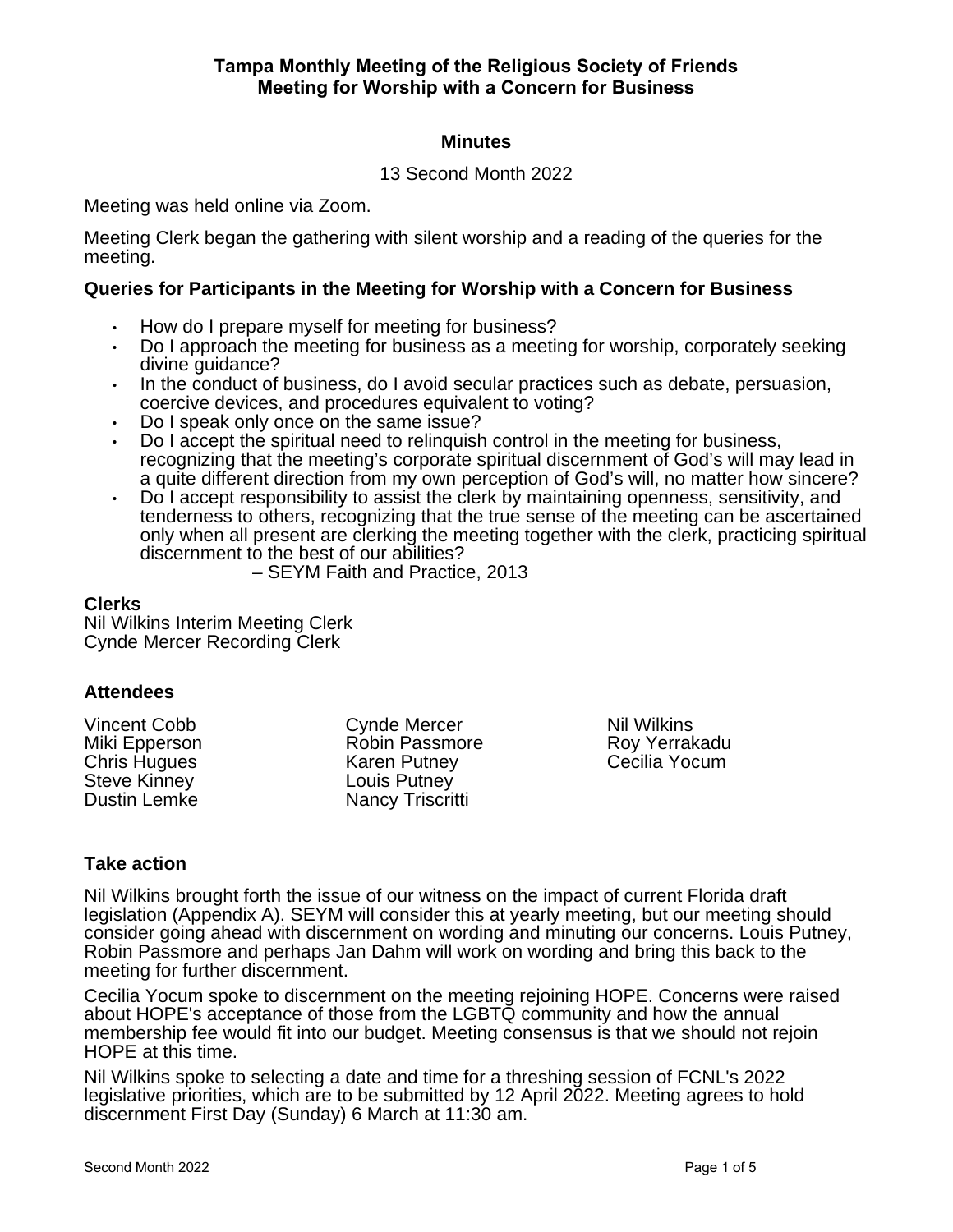SEYM's Ad hoc Florida Retirement Community Committee requests F/riends respond to a short survey to discern interest in having a Quaker-run retirement community in our region, and what SEYM Friends' priorities and concerns would be. Survey may be found at https://seymquakers.org/wp-content/uploads/2022/02/REPORT-Ad-hoc-Florida-Retirement-Community-Committee.pdf.

In order to get complete meeting information, F/friends are encouraged to sign up for both the clerk's meeting list (notify ngwvet@aol.com) and the weekly email newsletter (visit TampaQuakers.org/contact).

# **Events**

See TampaFriends.org/events for dates and details.

| 20 February | Adult First Day Program at 9 am. Online only.                         |
|-------------|-----------------------------------------------------------------------|
| 27 February | Jubilee House presentation by Sarah Woodard at 11:30 am. Online only. |
| 11 March    | Chopin Project concert at 7 pm. Meeting house (online option TBD).    |

# **Business**

Chris Hugues asked if the meeting would like to have another Jazz Soup concert in March. Meeting approves.

Chris Hugues presented the Treasurer's report. Monthly expenses continue to exceed donations and this month our year-to-date operating income variance slipped into negative numbers. Friends accept the Treasurer's report.

Minutes of First Month were approved as submitted.

# **Reports and minutes**

Archives – No report.

Communications – No report.

First Day School – No report.

Hospitality and Housekeeping – No report.

Library – No report.

Membership Recorder – No report.

Ministry and Counsel – Nancy Triscritti reported that the Spiritual State of the Meeting should be ready for its first reading in March.

Naming – No report.

Nominating – Chris Hugues reported that the committee is working on nominations and expect to have the first reading next month.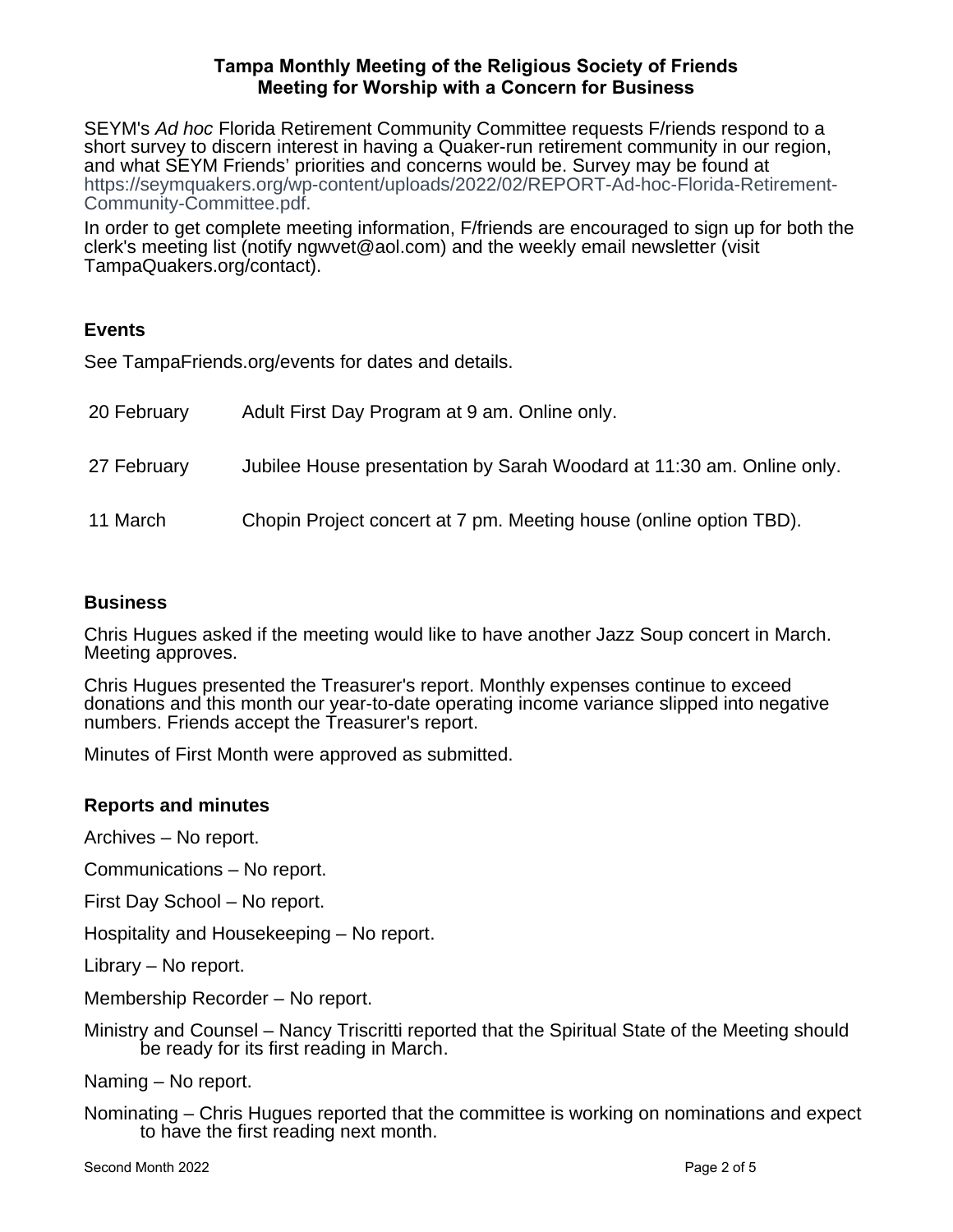Peace and Social Concerns – No report.

- Property Chris Hugues suggested we wait for scheduling the CommUnity Picnic until the Hillsborough positivity rate falls; he met with Pyramid about painting murals on the low front wall; banners have been delivered and will be mounted soon (Appendix B); fellowship building exterior painting will begin soon. Another work day needs to be scheduled for cold weather cleanup of landscaping.
- Way Forward Committee Chris Hugues reported that the short-term goal list is complete and the committee is on hiatus until further notice.

Closing worship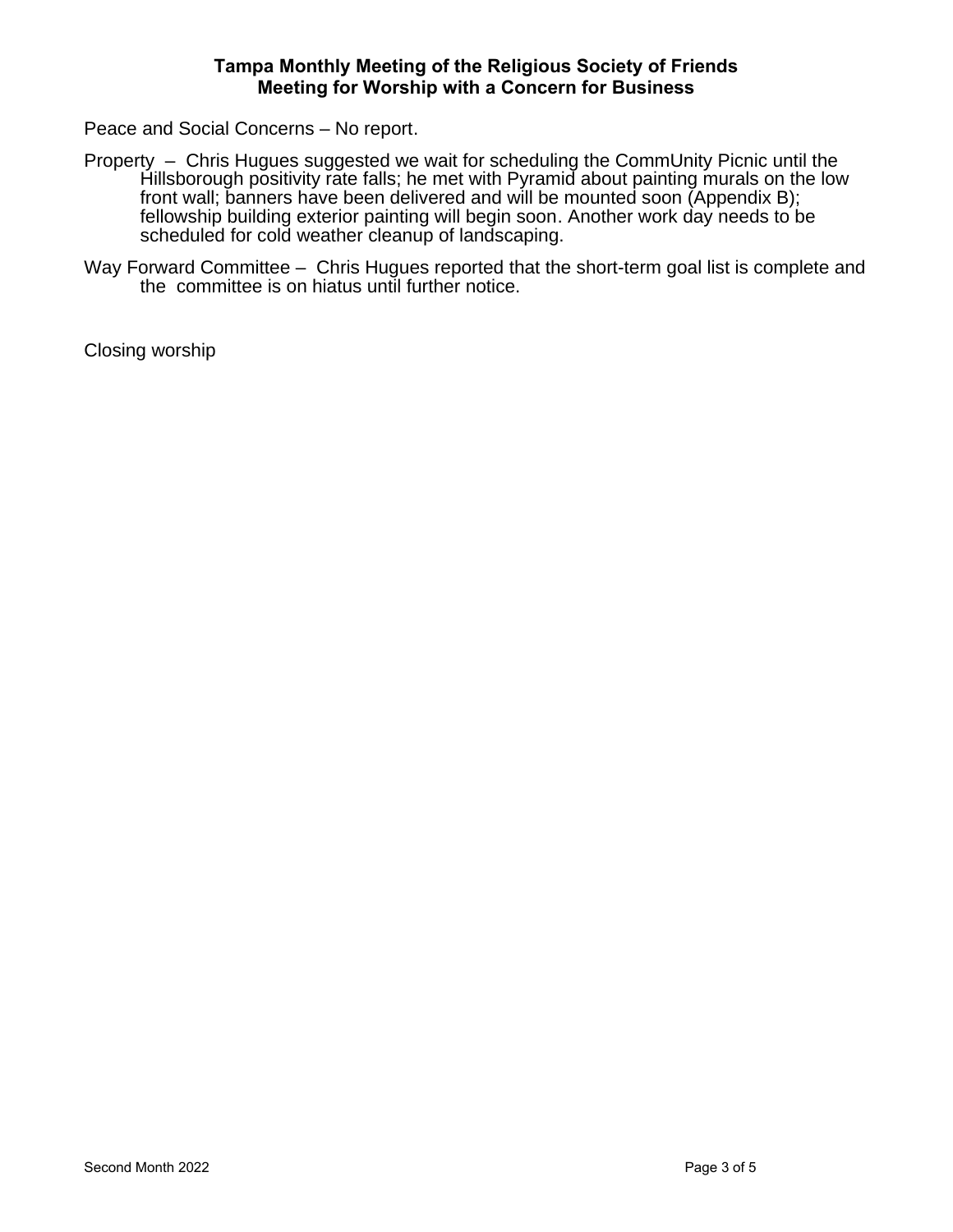## **Appendix A**

As members of the Religious Society of Friends (Quakers), we feel called to witness to the unjust legislations currently under consideration by the Florida legislature: HB 211 – Transgender Youth Medical Ban (would jail doctors for providing lifesaving, gender-affirming care to young people); HB 1557 and SB 1834 – Parental Right in Education ("Don't Say Gay"); HB 7 and SB 148 – Individual Freedom ("Stop WOKE Act"); HB 747 and SB 1820 – Protections of Medical Conscience (License to Discriminate in Healthcare); and HB 167 – Abortion (Anti-Abortion bill with no provisions for rape or incest).

These bills target among the most vulnerable of our fellow Floridians, the LGBTQ community, as well as women, and educators, by banning health care services (HB 211; HB 747 and SB 1820; and HB 167); controlling speech in classrooms about race, gender, and sexuality, and banning books (HB 1557 and SB 1834; HB 7 and SB 148).

Especially disheartening is the Transgender Youth Medical Care Ban, HB 211, which puts politicians between trans youth, their parents, and their doctor. The text of the bill can be found at [https://m.flsenate.gov/session/bill/2022/211/billtext/filedlpdf.](https://m.flsenate.gov/session/bill/2022/211/billtext/filedlpdf)

According to Equality Florida, attacks on the transgender community in Florida (especially transgender women) are increasing following the state's passage of the ban on trans youth in sports (signed into law by you on June 1, 2021). In addition, viral videos show trans children in Florida schools being physically bullied. A 2017 report by the CDC reported that 35% of trans students are bullied at school and 35% attempt suicide. The full report can be found at [Transgender Identity and Experiences of Violence Victimization, Substance Use, Suicide Risk,](https://www.cdc.gov/mmwr/volumes/68/wr/mm6803a3.htm)  [and Sexual Risk Behaviors Among High School Students — 19 States and Large Urban](https://www.cdc.gov/mmwr/volumes/68/wr/mm6803a3.htm)  [School Districts, 2017 | MMWR \(cdc.gov\).](https://www.cdc.gov/mmwr/volumes/68/wr/mm6803a3.htm)

As Quakers, consistent with our belief of that of God in everyone and our testimony of social and economic justice, in order to meet our responsibilities to the community and the world, we are to "do all in our power to end governmental, social, economic, and educational injustices in our community and to create equal opportunity for all. {To that end} we are to encourage inclusiveness and discourage discrimination…encourage all efforts to overcome prejudices… and to cherish diversity." (Southeastern Yearly Meeting of the Religious Society of Friends Faith and Practice, Fourth edition 2013)

We are called by scripture to love our neighbor – all our neighbors, with no exceptions (Leviticus 19:9-18 and Matthew 22:37-39). As Quaker William Penn noted, "Love is the most difficult lesson in Christianity; but, for that reason, it should be most our care to learn it."

Therefore, Tampa Monthly Meeting of the Religious Society of Friends, recognizing the unloving action, intolerance, and injustice of these proposed bills, calls on our fellow Floridians including all our Florida state Representatives and Senators, as well as Governor DeSantis to not support these bills.

In addition, Tampa Monthly Meeting encourages a letter writing campaign to state Representatives, Senators, and to Governor DeSantis.

If you do not know who your representatives are, they can be found at the following link: [www.myfloridahouse.gov.](http://www.myfloridahouse.gov/)

Email the Governor at [GovernorRon.Desantis@eog.myflorida.com](mailto:GovernorRon.Desantis@eog.myflorida.com) and/or a phone call to the Governor's office at 850-717-9337.

For additional assistance, please call the State Assistance Information Line at 800-342-3557.